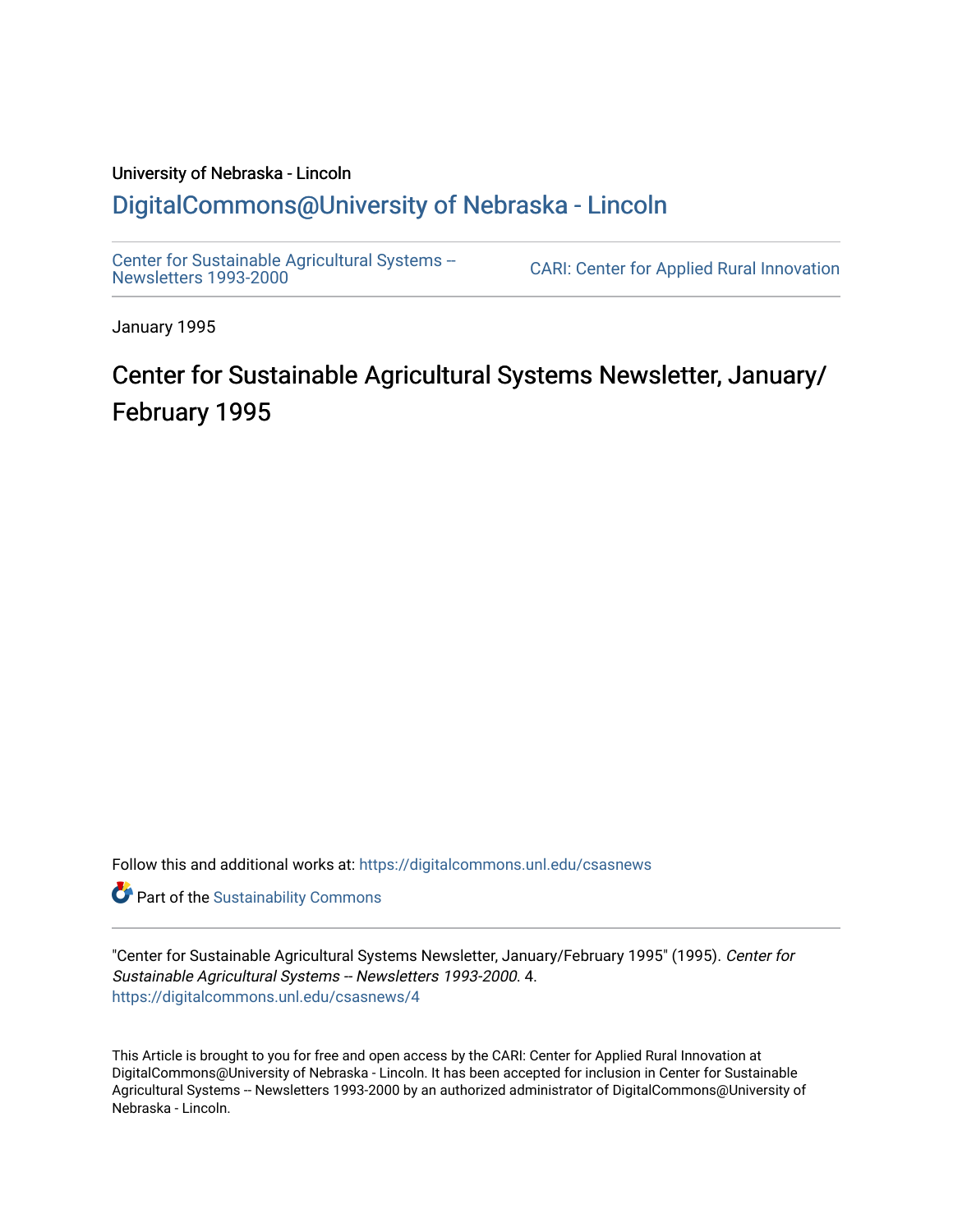# **January-February 1995 CSAS Newsletter**

The Center for Sustainable Agricultural Systems (CSAS) in the Institute of Agriculture and Natural Resources (IANR) at the University of Nebraska-Lincoln (UNL) is an interdisciplinary center formed in 1991 for the purpose of bringing together people and resources to promote an agriculture that is efficient, competitive, profitable, environmentally and socially sustainable for the indefinite future. Electronic versions of the CSAS bimonthly newsletter are sent to SANET, PENPages, and the internal IANRNEWS 10-14 days before those on our mailing list receive their hard copy. They are also available along with other sustainable ag information on the gopher: IANRVM.UNL.EDU. (Note: The electronic version is not sent to individual e-mail addresses.) To be added to the "hard copy" newsletter mailing list, or for questions or comments, contact the newsletter editor, Pam Murray, Coordinator, Center for Sustainable Agricultural Systems, 221 Keim Hall, University of Nebraska, Lincoln, NE 68583-0949, 402-472-2056, fax -4104, e-mail: csas001@unlvm.unl.edu.

\* \* \*

CONTENTS:

IMPACT GROUPS ARE FORMING ACROSS NEBRASKA MAY 1 IS DEADLINE FOR SARE PRODUCER GRANTS CORPORATE FARMING EXPANDS IMPORTANT SUSTAINABLE AG SUPPORTER DIES REGIONAL TRAINING PROGRAM IS OFF AND RUNNING ON-FARM MANURE CALIBRATION PROGRAM CALLS FOR PAPERS SEMINAR ANNOUNCEMENTS CRAFTING SUSTAINABLE FARM PROGRAMS NEARLY IMPOSSIBLE A BETTER ROW TO HOE NEW ROTATIONAL GRAZING LISTSERVER OUTSTANDING CSAS SECRETARY POSTER MATERIALS AVAILABLE: SUSTAINING PROFITABLE AGRICULTURE OECD POST DOCTORAL FELLOWSHIPS AND WORKSHOPS ORGANIC CERTIFICATION CONTACT RESOURCES DID YOU KNOW... COMING EVENTS

#### IMPACT GROUPS ARE FORMING ACROSS NEBRASKA

Several groups across the state have already applied to the IMPACT project for sustainable agriculture activities and research/demonstration projects. This is a collaborative effort involving the Center for Rural Affairs, the Nebraska Sustainable Agriculture Society and UNL, and is funded in part by the W.K. Kellogg Foundation under its Integrated Farming Systems Initiative (see May-June CSAS newsletter). Additional support is provided by the USDA Sustainable Agriculture Research and Education (SARE) Program.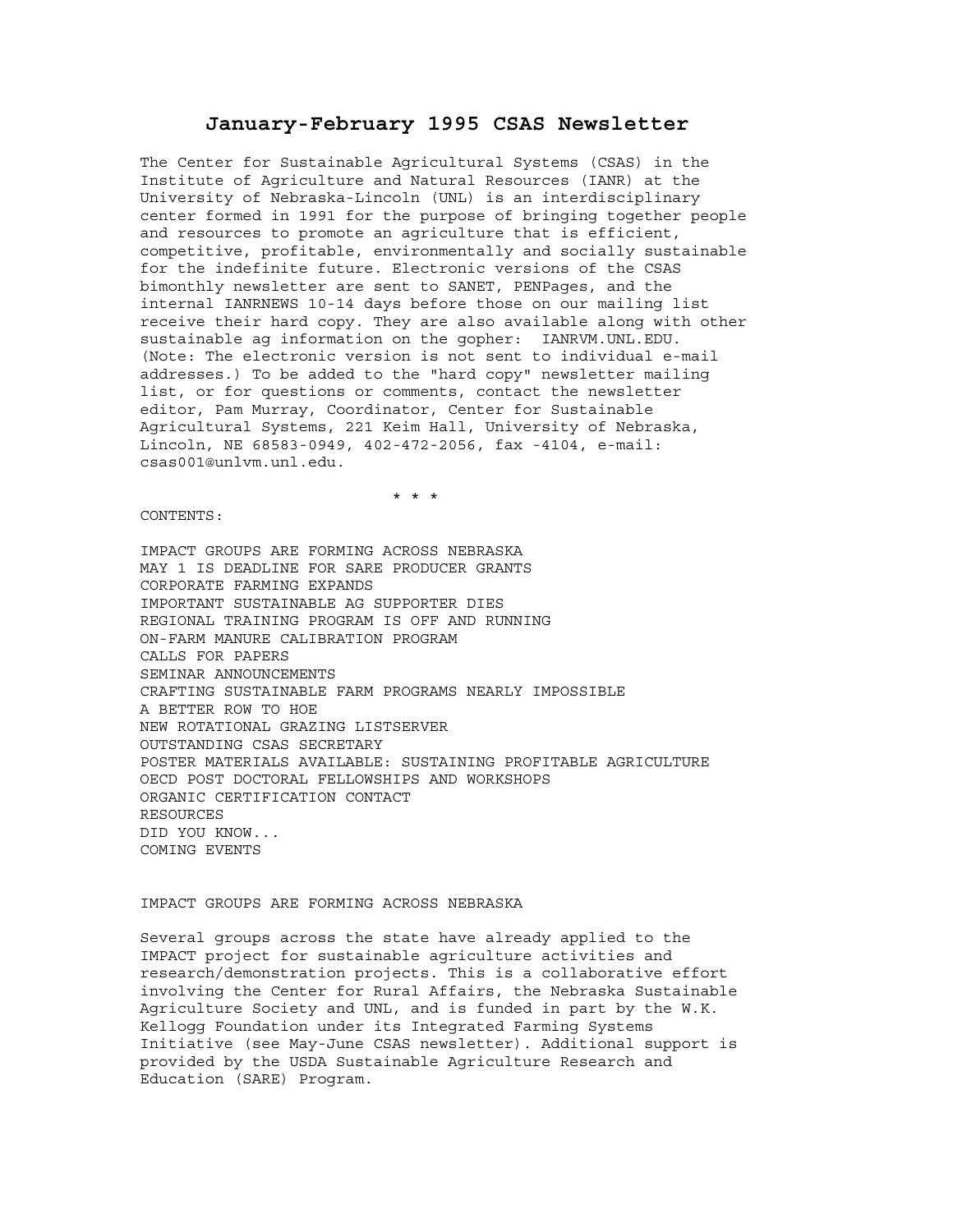The applications we have received reflect the diverse needs of Nebraska producers and other community members who want to live and farm sustainably. Farmers in eastern Nebraska are interested in learning more about the impact of managed grazing along streambanks on water quality and the riparian ecosystem. Farmers in central Nebraska are interested in using bees to make sweet clover cover crops profitable in fallow years. Rural women's groups in western and eastern Nebraska are forming to learn more about marketing, long-term financial planning, value-added agriculture, child care, and sustainability issues directly affecting their families and communities. Groups can receive up to \$3,500 to support their activities. If you and your fellow sustainable-minded neighbors have an idea you want to pursue, call the IMPACT office, 402-254-2289, for an application or for help in applying. Applications for the next round of funding are due March 31, 1995. SOURCE: Nebraska Sustainable Agriculture Society newsletter, Winter 1995.

## MAY 1 IS DEADLINE FOR SARE PRODUCER GRANTS

For the fourth year in a row the North Central Region (NCR) SARE Program will again sponsor its Implementing Sustainable Agriculture Producer Grant Program. Individual or group grants of up to \$5,000 will be awarded on a competitive basis to producers in the twelve-state region, which includes Nebraska. In the first three years, 87 grants were awarded for demonstration and on-farm research projects, including rotational grazing, field trials, farmer networks, alternative crops, composting, equipment modifications, and biocontrol measures. All projects are required to include a means for disseminating information through a field day, publication or workshop.

Funding decisions will be made in late July 1995, with funds available in mid-fall. Application packets are available from the NCR SARE Program, 13A Activities Bldg., University of Nebraska, Lincoln, NE 68583-0840, 402-472-7081.

#### CORPORATE FARMING EXPANDS

Rising input costs and low market prices have forced many producers, both large and small, to link up with processing and marketing companies under contractual agreements. This year over 99% of the nation's poultry growers are farming under contract with a handful of processors. Under these agreements, producers are required to pay for building equipment, land and labor costs. The processing and marketing companies provide the animals, feed, medicine and most importantly, the management directions turning once independent farmers into factory workers on their own land earning close to minimum wage. Similar trends are already emerging in the pork, beef and vegetable sectors. SOURCE: Farm Aid News, Dec. 15, 1994, Institute for Agriculture and Trade Policy.

#### IMPORTANT SUSTAINABLE AG SUPPORTER DIES

Ken Taylor, founder of the Minnesota Food Association, passed away January 6. His contributions will long be felt in the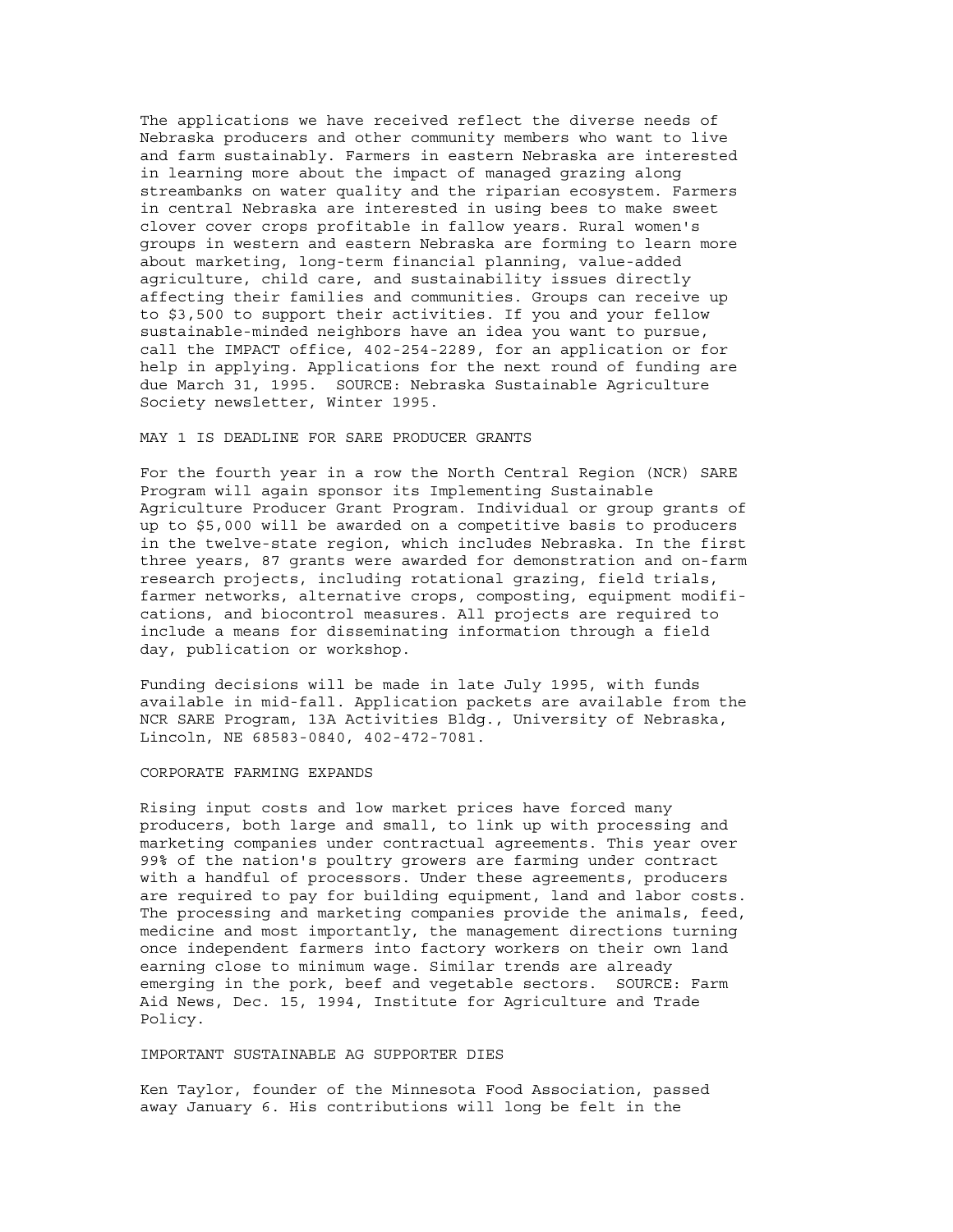sustainable agriculture community, and his humor, wisdom and foresight will be greatly missed in the North Central Region SARE Administrative Council, on which he served since its inception. Ken worked to insure that the producer and consumer were never forgotten or minimized, as the direction of this regional USDA program was developed. His keen insight into their worlds and his knack for finding the similarities rather than the differences in the goals of sustainable agriculture organizations contributed to creating a regional program that constantly reevaluated itself in terms of the ultimate benefit to the producer and consumer as well as the researcher and educator.

An article in the Minneapolis Star-Tribune mentioned Taylor's work to unite farmers, coop managers, food shelf operators, University of Minnesota officials and food company executives that eventually led to the University's Sustainable Agriculture Institute and urban gardening projects. Submitted by Steven Waller

# REGIONAL TRAINING PROGRAM IS OFF AND RUNNING

In our July-August 1994 newsletter you read about a grant received by the CSAS for training Extension agents and other agricultural professionals in sustainable agriculture techniques and systems. The grant is from the North Central Region Sustainable Research and Education (SARE) Program.

The first workshop of the North Central Sustainable Agriculture Training Program (NCSATP) was held in Cedar Rapids, Iowa, January 4-6. Seventy-six people from the region's twelve states helped plan the new program. The group included farmers, members of nonprofit organizations, federal agency personnel, and Extension administrators, specialists and educators. These participants indicated in a pre-workshop survey the three most frequent questions they hear: What is sustainable agriculture? Is it profitable/economically feasible? Is it organic farming?

Two main themes surfaced during discussions: sustainable agriculture must be viewed in a framework of social, economic, and environmental factors; and training must be inclusive, in terms of trainers and audience. Participants assembled several topics and teaching methods for a train-the-trainer workshop. Identified focus areas included:

- Community connections and enhancing involvement;
- On-farm tours;
- Facilitation skills;
- Team building activities;
- Participatory learning methods, such as case studies and focus groups;
- Evaluation techniques; and
- Integrative approaches, such as Holistic Resource Management.

The highlight of the meeting was the listening session in which farmers discussed their opinions and experiences regarding Extension and sustainable agriculture. Many people commented that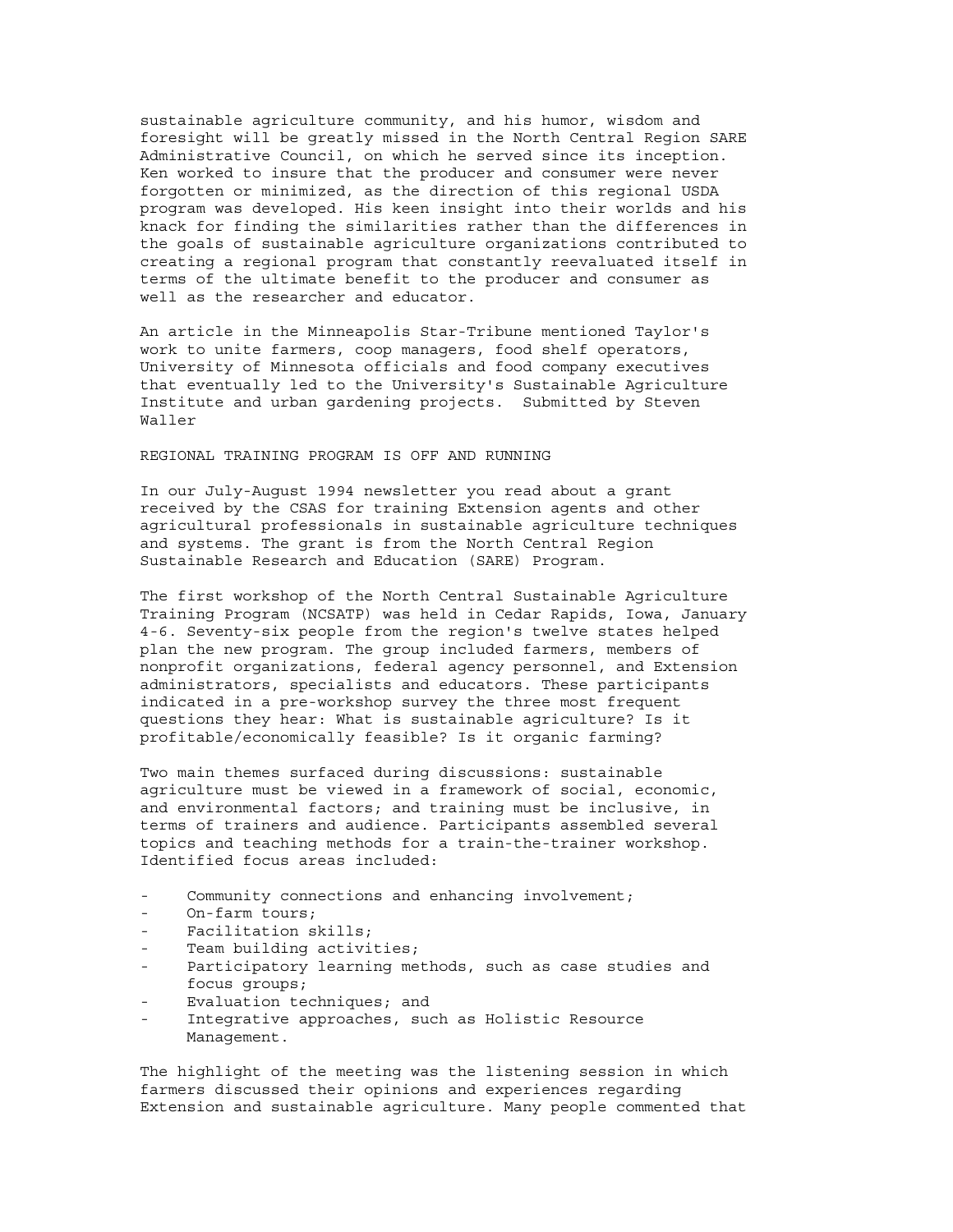the session was a powerful tool for bringing new perspectives into a workshop, and said they would incorporate the idea into their training programs.

The NCSATP is planning two train-the-trainer workshops in March and April. Contact Heidi Carter at the CSAS office for more information. Submitted by Heidi Carter

# ON-FARM MANURE CALIBRATION PROGRAM

The UNL Water Center has funded an on-farm manure calibration program for eastern Nebraska. The goal of the program is to calibrate manure spreaders on producers' farms, take soil and manure samples, and plan a farm-wide manure application program. The program has the capacity to weigh manure spreaders conveniently on the farm with portable wheel scales that allow quick calibration. We are planning three field demonstrations this spring. Anyone interested in this program can contact Charles Shapiro, NEREC, Box 111, Concord, NE 68728, 402-584-2803, email: nerc006.unlvm.unl.edu. Submitted by Charles Shapiro

# CALLS FOR PAPERS

Three 1995 conferences have issued calls for papers: Oct. 7-8, Eugene, OR. "The Politics of Sustainable Agriculture." Department of Political Science at the University of Oregon invites interested scholars and activists to submit a short prospectus on their research, which may include but is not limited to work in the following areas: U.S. and/or comparative agricultural policy; international agricultural development; economic globalization, free trade, and farm self-sufficiency; agricultural ethics and agrarian reform movements; technology and the implication of agricultural modernization; agriculture and intellectual property rights; agriculture and new social movements. Featured speakers at this interdisciplinary conference will be Wes Jackson, Angus Wright, Patricia Allen, and Peter Rosset. Peer-reviewed proceedings featuring the outstanding papers presented at the conference will be published. Submit prospectus by April 15 to Stuart Shulman, Dept. of Political Science, U. of Oregon, Eugene, OR 97403-1284, email: stu@gladstone.uoregon.edu.

Nov. 6-8, Ames, IA. "Linkages among Farming Systems and Communities." Assoc. for Farming Systems Research-Extension (AFSRE) invites posters, panels and papers that feature advances in farming systems research and extension, including: on-farm monitoring of soil and water quality, biodiversity, profitability, and quality of life; relationship of farming systems and communities; linking farming systems to food systems. Abstracts and proposals should be sent by August 1 to Cornelia Flora, 317 East Hall, Iowa State U. Ames, IA 50011-1070, 515-294-8321.

Nov. 16-17, Boston, MA. "Environmental Enhancement through Agriculture." Organizers-Center for Agriculture, Food and Environment at Tufts U., American Farmland Trust, and Wallace Institute for Alternative Agriculture-invite papers on both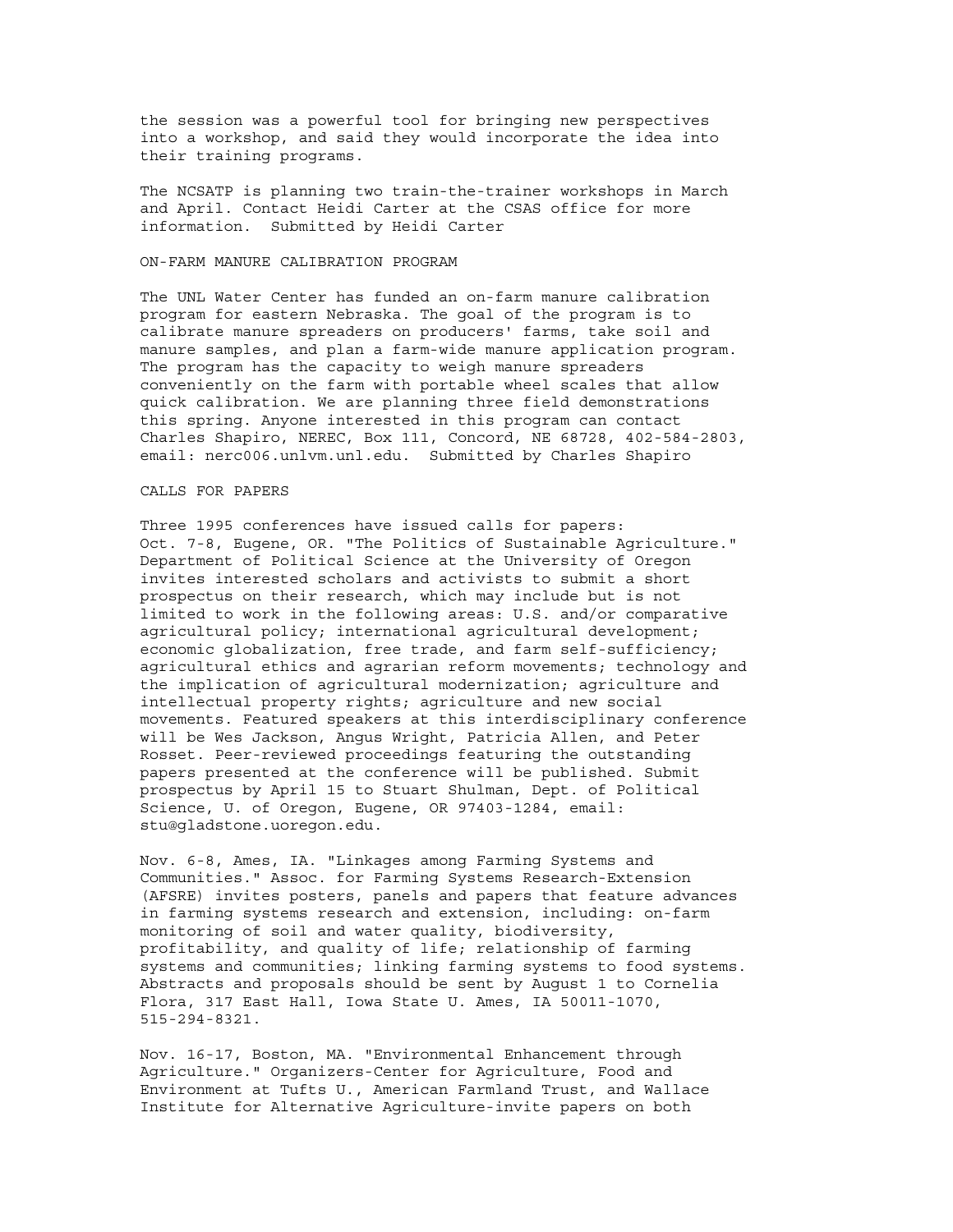general strategies and specific examples of positive agricultureenvironment interactions. They may be descriptive, practiceoriented, theoretical or empirical. Three copies of a 150-250 word abstract should be sent by April 14 to William Lockeretz, School of Nutrition, Tufts U., Medford, MA 02155, 617-627-3223.

#### SEMINAR ANNOUNCEMENTS

Dr. John Zimmerman, a preeminent ornithological scholar from Kansas State University, will present two seminars at the East Campus Union: March 9, 4:00, "Cheyenne Bottoms: Wetland in Jeopardy;" March 10, 10:00, "The Effects of Fire and Grazing on the Avian Community of the Tallgrass Prairie."

Dr. Robert L. Thayer, landscape architect from U.C. Davis, will deliver a Hyde Memorial Lecture on "Technology, Nature and Sustainability," April 13, 4:00-5:00 at the Sheldon Art Gallery. On April 14, 4:00-5:00 he will present "The Bioregenerative Landscape" at the East Campus Union. Dr. Thayer's areas of expertise include landscape architecture dealing with new town developments and the siting of wind energy farms, and the environmental benefits of low water input landscapes.

#### CRAFTING SUSTAINABLE FARM PROGRAMS NEARLY IMPOSSIBLE

Overall, the most serious consequence of the GATT Final Act for U.S. producers is its impact on the U.S. farm movement toward economic, environmental and social sustainability. There are a number of specific provisions within the agreement that work against current efforts to encourage farmers to farm in more environmentally sustainable ways. First, in Annex 2 of the GATT text, local, state or federal governments are specifically prohibited from providing economic incentives to encourage farmers to adopt environmentally sound production techniques.

Second, the lower farm prices and lower farm income resulting from GATT will make it much more difficult for farmers to move toward more sustainable practices. Lower farm prices have traditionally resulted in:

- increased land under cultivation;
- cultivated land farmed with more chemical intensity to increase yields;
- organic producers encounter more difficulty in market;
- agricultural land is more rapidly converted to industrial and commercial uses;
- families owning their land are forced out and replaced by absentee/corporate owners; and
- diversified livestock producers are replaced by large-scale feedlots.

Third, the GATT Final Act specifically allows for the replacement of domestic farm programs with GATT-legal "decoupled" government payments. Family farmers have traditionally opposed this type of farm subsidy which they call "welfare payments." Past and current decoupling proposals in the U.S. call for a 30% cut in CCC loan rates and the elimination of set-asides and other supply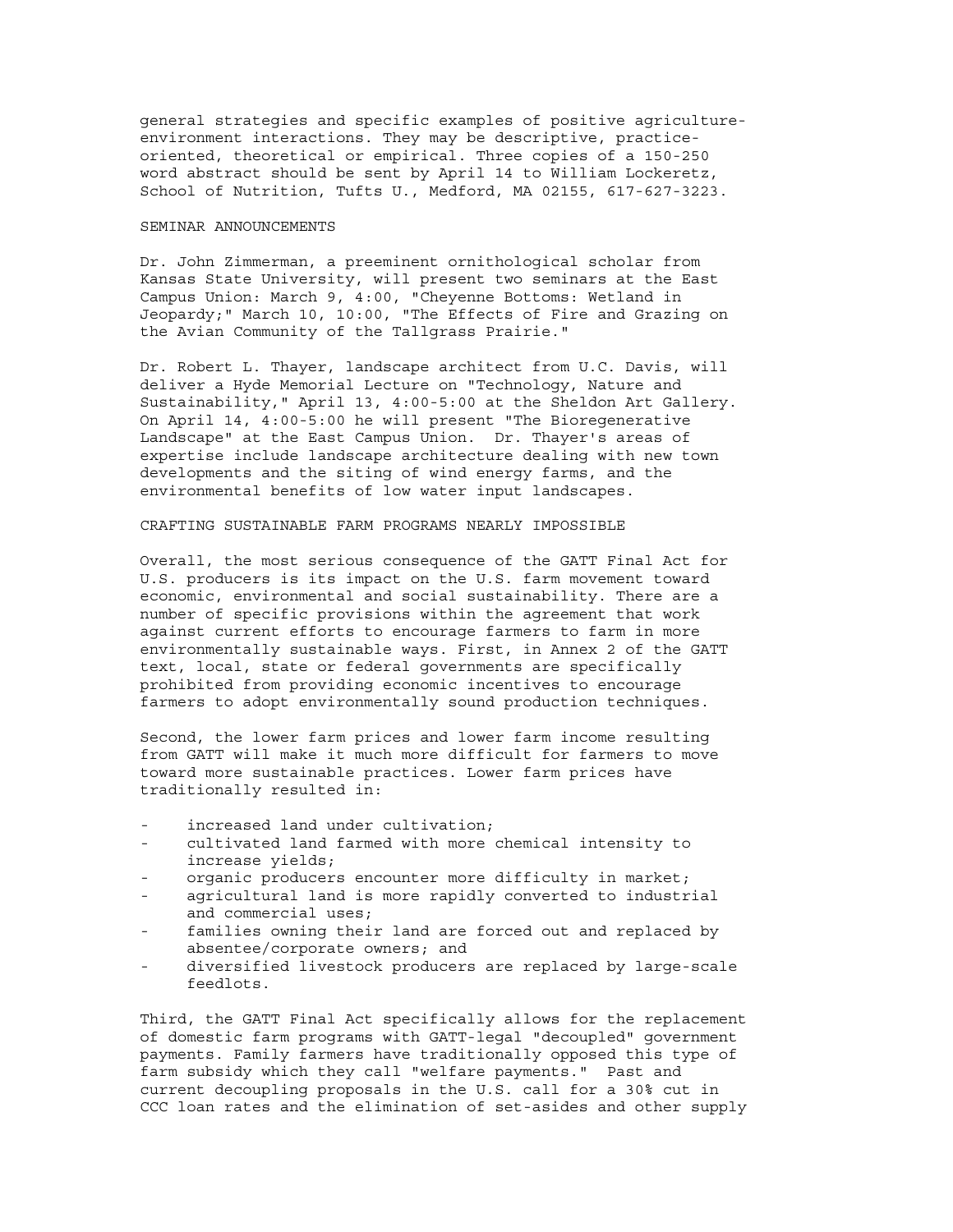#### management-type programs.

The National Farmers Union and National Family Farm Coalition are working with Citizens Trade Campaign to monitor the impacts of GATT on family farmers, rural economies, the environment, food prices and food quality. These groups will continue working with Congress and the Administration to create viable economic and environmental opportunities through the 1995 farm bill and in drafting yearly budget acts, and by pressuring GATT members when they reconvene in five years to revisit agriculture provisions. SOURCE: Farm Aid News, Dec. 6, 1994. The Institute for Agriculture and Trade Policy.

## A BETTER ROW TO HOE

The Northwest Area Foundation has released a report summarizing the findings of its six-year, \$4.5 million study to evaluate the impact of a shift toward sustainable agriculture on the economy, environment, and rural communities in the eight-state region served by the Foundation. According to the Executive Summary of "A Better Row to Hoe," Key findings were:

- Sustainable agriculture is a modern, emerging, and highly adaptable management technology. It relies on sound management and intensive, often site-specific information.
- Sustainable agriculture has real and measurable environmental benefits, including reduced toxins in soil and water, less erosion, enhanced wildlife habitat, and lower energy use.
- Sustainable agriculture can be economically competitive with conventional agriculture, as evidenced by the performance of the best sustainable farmers. However, to become the technology of choice for most farmers, the management systems and technology required of sustainable agriculture must be further developed, refined, and taught.
- Current public policies, especially federal commodity programs, discourage the adoption of sustainable agriculture.
- Sustainable agriculture can provide new farming and business opportunities for people in rural communities, but local business infrastructure must respond to the different production and market needs of sustainable farmers.
- It may be even easier to start a farm with sustainable practices than to convert one that is heavily invested in conventional practices and technologies. Many beginning farmers may find sustainable agriculture attractive because it depends more on skilled labor and management and less on capital resources. Major policy recommendations are:
- Federal farm commodity programs should be reformed to reward environmental performance, remove penalties for converting to sustainable agriculture, and end the discrimination against sustainable farmers (who have fewer acres in subsidized crops because they have planted soil-conserving crops instead).
- Greater emphasis should be placed on sustainable agriculture in research and education programs to strengthen the technology base of sustainable agriculture.
- A comprehensive rural development policy will help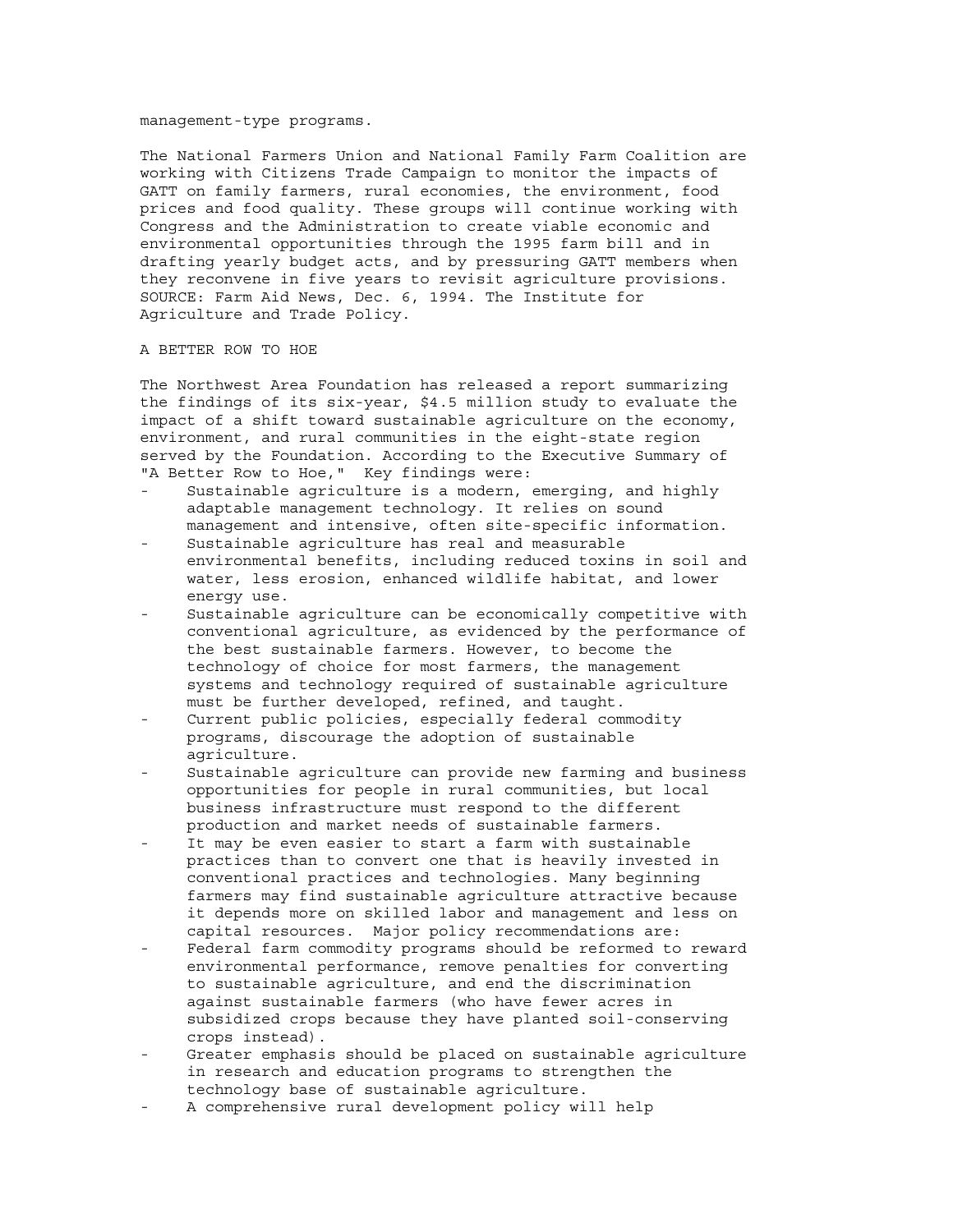sustainable agriculture by developing the business infrastructure to support sustainable farming and by providing off

- farm income opportunities that many farmers--both sustainable and conventional--need. At the same time, rural development will benefit from the new farm and business opportunities fostered by sustainable agriculture.
- Private lenders and public credit programs should increase access to capital and accompanying management assistance programs for beginning farmers who practice sustainable agriculture. (See Resources to order.)

#### NEW ROTATIONAL GRAZING LISTSERVER

There is a new listserver for people interested in managementintensive rotational grazing and seasonal dairying. GRAZE-L is a joint project of Taranaki Polytechnic in New Zealand and the Center for Integrated Agricultural Systems at the University of Wisconsin. To subscribe, send the message SUBSCRIBE GRAZE-L to the following address: listserv@taranaki.ac.nz. For more information, contact Michele Gale-Sinex: gale-sinex@ae.agecon.wisc.edu.

#### OUTSTANDING CSAS SECRETARY

We're pleased to announce that Michele Strickler, CSAS secretary since August 1992, is the January recipient of the Outstanding Employee Award at the Institute of Agriculture and Natural Resources. She is extremely capable, efficient, and enthusiastic, and we are fortunate to have her on our team. Congratulations, Michele, and thanks!

# POSTER MATERIALS AVAILABLE: SUSTAINING PROFITABLE AGRICULTURE

A set of poster materials highlighting Cooperative Extension agricultural programs is available for checkout by Extension staff. These materials, designed to fit on a Downing display board (supplied by borrower), are flexible so all or part of the set can be used to highlight what may be of interest to a specific audience.

Cooperative Extension has four priority initiatives that have the common theme of sustainability and profitability. This display highlights the main goals, objectives and activities of the Promote Sustainable Agricultural Systems, Integrated Crop Management, Conservation Reserve Program, and Integrated Resource Management programs. Included in the display are pictures relevant to each initiative. Contact the CSAS office to borrow the display. Submitted by Charles Shapiro

OECD POST DOCTORAL FELLOWSHIPS AND WORKSHOPS

Funding for post-doctoral fellowships or sponsorship of workshops are available for the topic of "Biological Resource Management for Sustainable Agricultural Systems, 1995-1999."

Sponsored by the Organization for Economic Cooperation and Development (OECD), these activities can be focused on one of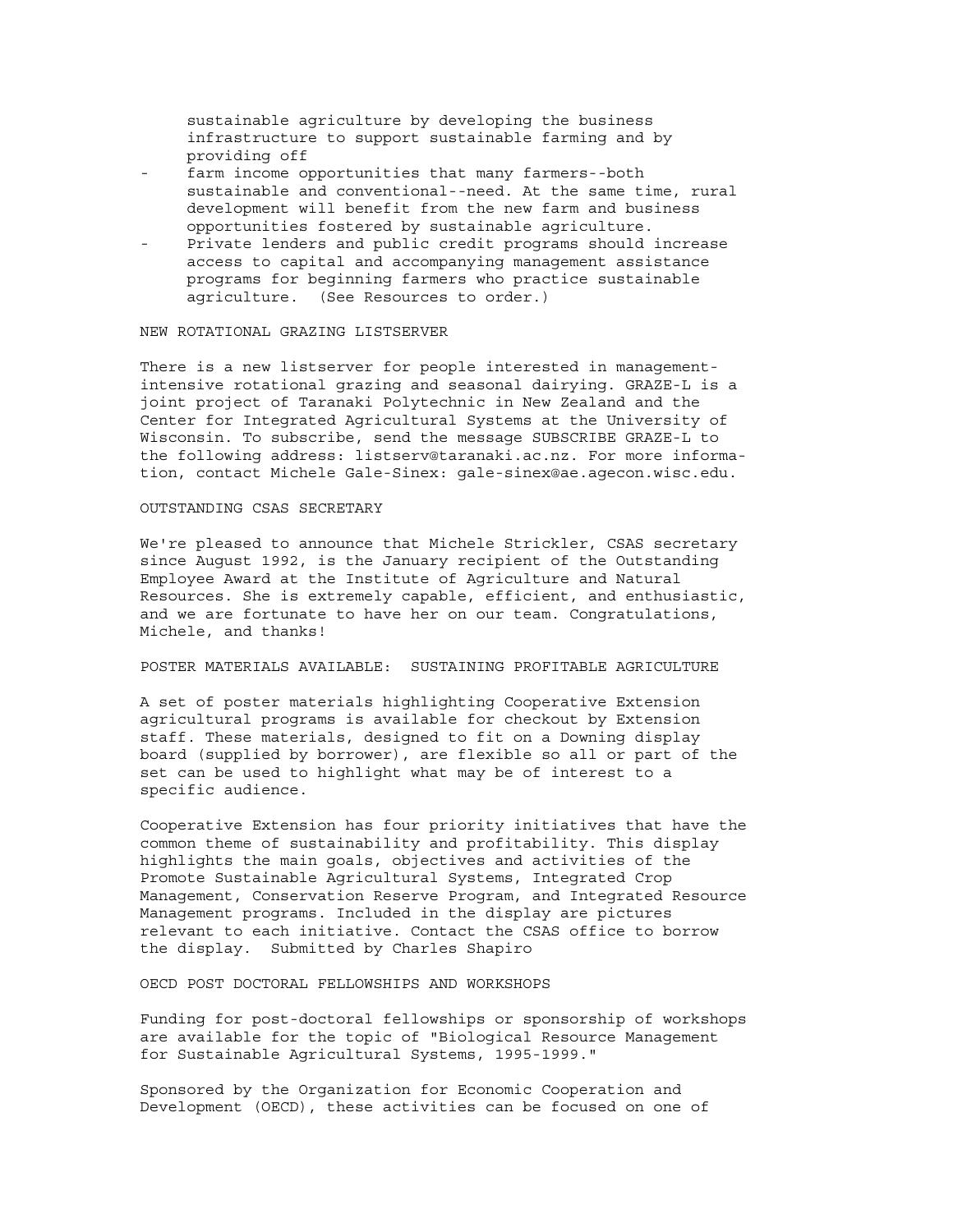four themes:

- safe exploitation of micro-organisms in plant/soil systems
- quality of animal production
- utilization and ecology of new organisms
- surface and ground water quality and agricultural practices

Deadline for submitting proposals is March 10, 1995; decisions on funding will be made during the same month, and the arrangements for the activity completed during 1995. For further information, contact Jim Schepers, Univ. of Nebraska, 402-472-1513, email: jscheper@unlinfo. unl.edu

#### ORGANIC CERTIFICATION CONTACT

For questions regarding organic certification, contact: Dave Welsch, Certification Coordinator, OCIA NE #1, Rt 2, Box 63, Milford, NE 68405, 402-826-5361.

#### RESOURCES

"Small Farm Handbook," \$20 + \$2.90 s&h payable to UC Regents, ANR Publications, U. of California, 6701 San Pablo Ave., Oakland, CA 94608-1239, 510-642-2431. Brochure says 38 authors--researchers, farm advisors, small farm specialists, and farmers--have combined their expertise to produce 12 chapters: requirements for successful farming, the basics, finances, marketing, selling your product, enterprise ideas, growing crops, raising animals, postharvest handling of perishable crops, alternative agriculture, labor management, keeping the family farm healthy. Includes worksheets and resource/reference lists.

"Pesticide Information Notebook," 2nd edition, \$23, Cornell Resource Center, Attention: Pesticides, 7 Business and Technology Park, Cornell University, Ithaca, NY 14850. Contains 139 pesticide information profiles describing the health and environmental effects of specific pesticides and 17 toxicology information briefs offering short descriptions covering pesticide-related issues such as carcinogenicity, ecological effects, and epidemiology.

"A Better Row to Hoe," (executive summary and full report), free, Communications Dept., Northwest Area Foundation, 332 Minnesota St., #E-1201, St. Paul, MN 55101-1373. Also available is "Planting the Future," a book to be published by Iowa State University Press which reports on this research. Request order form from the Foundation.

"Lean, Mean and Green," \$7.50, Wallace Institute for Alternative Agriculture, 9200 Edmonston Rd., #117, Greenbelt, MD 20770, 301- 331-8777. Report discusses a new environmentally-based approach to farm income support called a Green Support Program.

"Strategies for Sustainable Agriculture and Rural Development: New Directions for Agriculture, Forestry and Fisheries, 1994," Dr. Mohamed S. Zehni, Interdepartmental Working Group on Environment and Sustainable Development, Food and Agriculture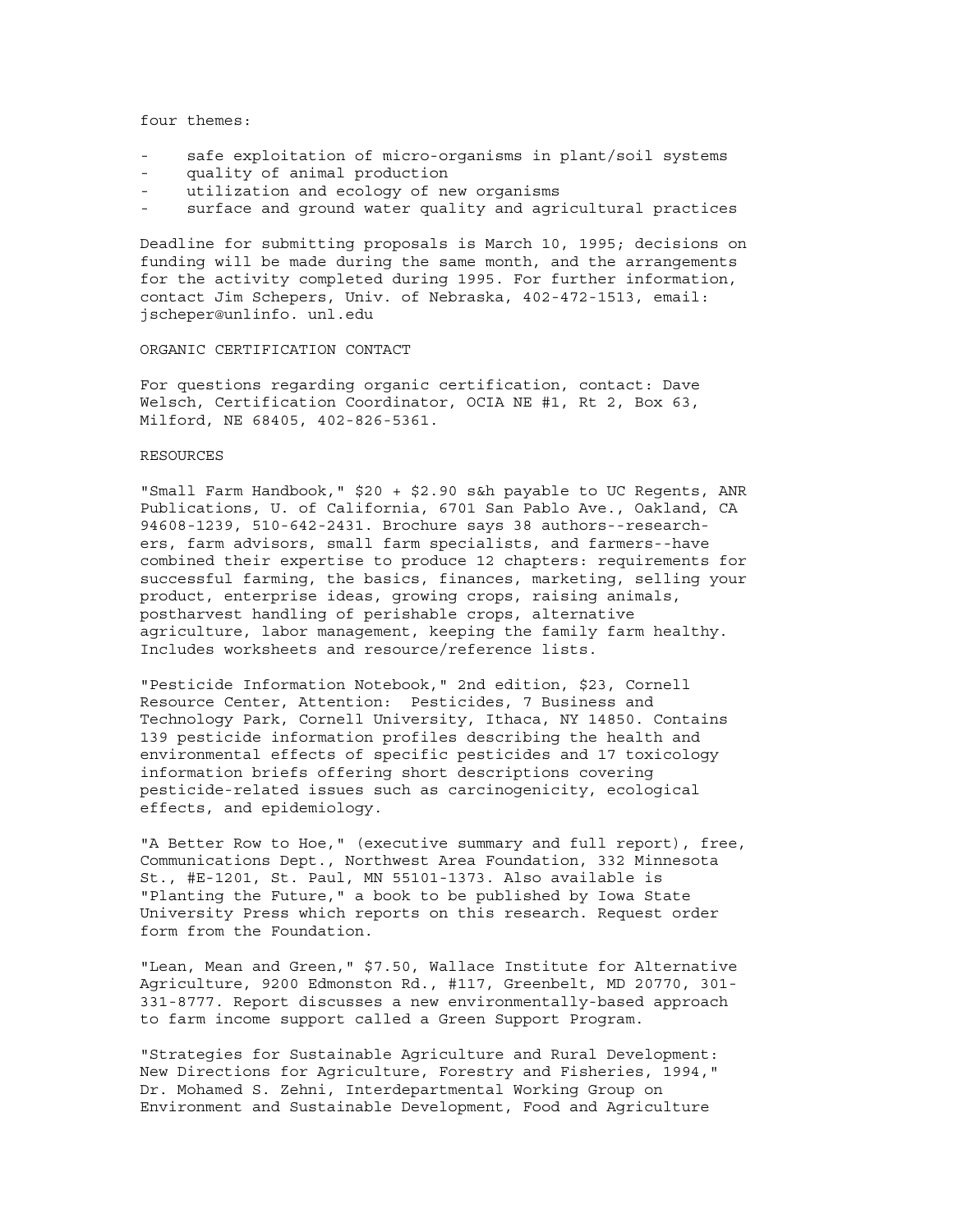Organization, Viale delle Terme di Caracalla, 00100 Rome, Italy; fax: 396 5225-5731; email: mohamed.zehni@fao.org. Outlines strategies to achieve sustainable agriculture and rural development (SARD) focusing on the issues and areas of action connected with SARD that are highlighted in UNCED's Agenda 21.

"Thompson On-Farm Research, with Wallace Institute, 1994 Report," \$10, Thompson On-Farm Research, 2035 190th St., Boone, IA 50036-7423, 515-432-1560. Describes in detail successes and failures in crop and livestock trials being conducted at the Thompson Farm in Boone, Iowa.

Earthworm pubs: "Worms Eat My Garbage," by Mary Appelhoff, c. 1982, \$8.95, Flowerfield Enterprises, 10332 Shaver Rd., Kalamazoo, MI 49002, 616-327-0108; describes the world of worms, the materials needed for your vermiculture project, and continuously informs readers about the earthworms' relationship with soil quality. Worm Digest, quarterly newsletter about worms and worm composting, \$4.50/yr., Worm Digest, Box 544, Eugene, OR 97440-9998. The following are available from Shields Publications, POB 669, Eagle River, WI 54521, 715-479-4810: "Raising Earthworms for Profit" by Earl Shields, 1994, \$7, for those interested in raising earthworms to be sold as bait or to be used in making vermicompost, this is a comprehensive guide which details each step involved in creating either a small- or large-scale earthworm-raising enterprise; "Earthworm Buyer's Guide 1994-95," \$5, provides a listing of earthworm hatcheries in the USA and Canada; "Raising the African Night Crawler or Tropical Giant Worm," by Charlie Morgan, 1970, \$5, provides specific information on bins, bedding, feeds and feeding, harvesting, packing and shipping, and selling the nightcrawlers.

"Organic Market News," \$65/yr., Farmer's Information Network, POB 2067, Santa Clara, CA 95055-2067, 408-247-6778. Contains comprehensive wholesale price report for over 120 varieties of organically grown fresh fruit, herbs, and vegetables 21 times per year; will be developing a new monthly price report on organic beans and grains.

"GreenWorld's Almanac & Directory of Environmental Organizations, 1994," \$29.95, GreenWorld Environmental Publications Co., 253 A 26th Street, Suite 306, Santa Monica, CA 90402, 310-815-8867. Reference guide lists North American organizations working on environmental issues including atmosphere, global warming, ecosystem protection, biodiversity, population, forest conservation, land use, water conservation, wildlife, pesticides, pollution, transportation, and waste management.

DID YOU KNOW...

Regarding farm income:

A USDA report shows that 65% of U.S. crop subsidies goes to 17% of farmers. Since these payments are a sizable part of small farm income, the loss of the payments due to federal budget cuts may affect small farms more than large ones. The biggest impact of cuts would be in the Corn Belt and the northern Plains, which together get half of federal outlays.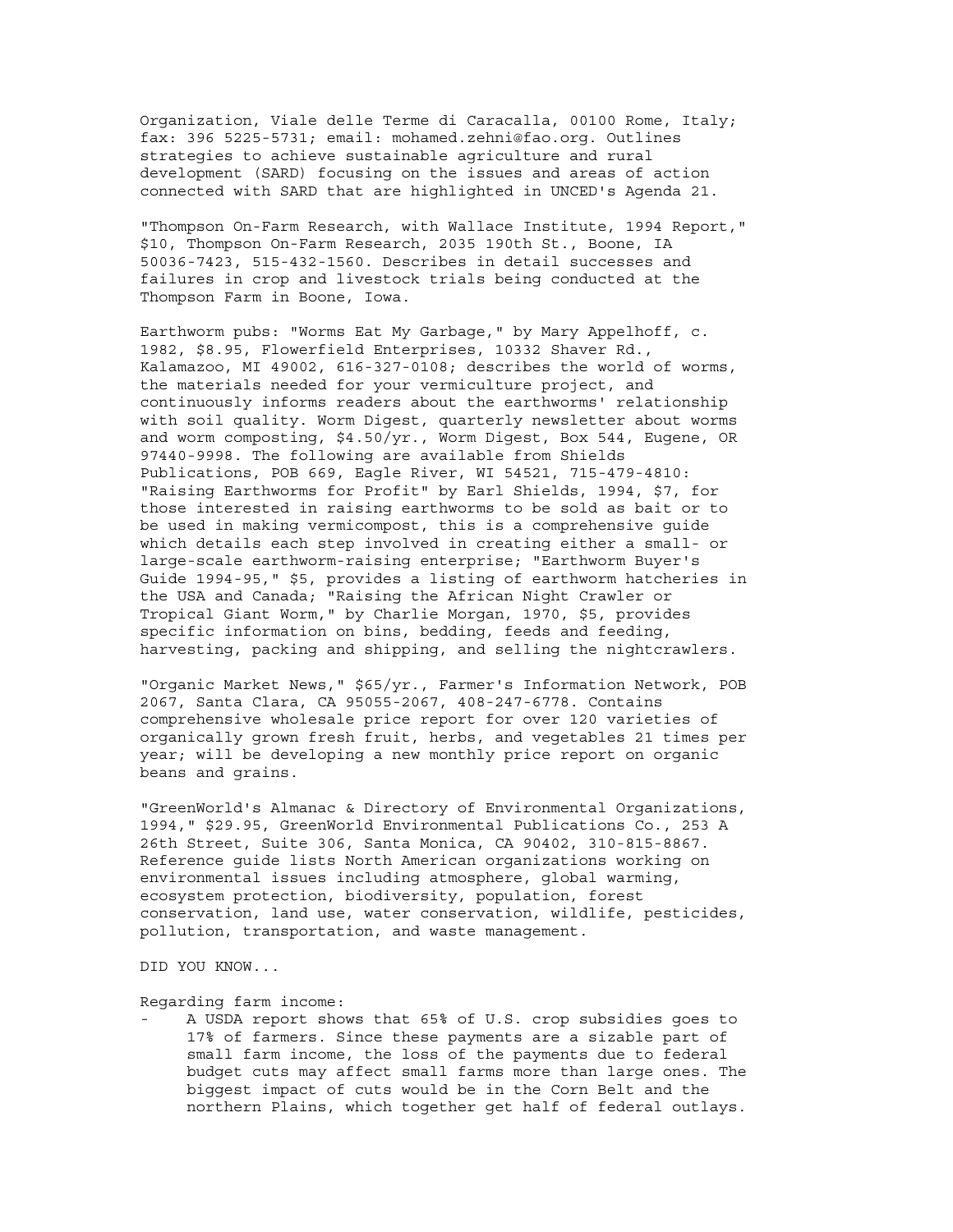- The highest percentage of earning from agriculture of any county in the U.S. occurs in Wheeler County, Nebraska. Nebraska counties also placed second through sixth in the national list and had five other counties in the top 25.
- USDA estimates farm income in 1995 will be \$2 billion or more lower than income in 1994.
- The UNL Bureau of Business Research forecasts that net farm proprietors' income will show a drop for 1994 of 7.5% from a year earlier. In 1995, the Bureau expects that net farm income will recover to near 1993 levels and continue to improve in 1996.
- The USDA reports that the index of prices received by farmers from 1982 to 1993 rose only 7.5% while input costs rose over 23%.
- Nationwide, 90% of all farm operator households rely on off-farm sources to supplement their farm income.
- The "Kiplinger Agriculture Letter" notes that on average small farmers, with gross annual sales of less than \$50,000, lose money on their farms.
- Family farmers continue being forced from their land at a rate of 32,500 each year, or 600 farm families each week.

A Minnesota company is converting soy flour and recycled newspapers into a substitute for hardwood. By 1997 they hope to be turning more than one million bushels of soybeans into the construction material they call Environ.

A new wheat-based kitty litter has been patented and is now being produced for the \$700 million-a-year industry. It contains enzymes that make sewage break down faster, plus the wheat neutralizes the ammonia smell.

The National Public Policy Education Committee surveyed 10,000 farmers in 15 states regarding USDA's missions. Forty-one percent of respondents want all federal commodity programs to be gradually phased out, while about a third want to keep present programs, with the youngest, oldest and largest farmers most supportive of the status quo.

Since 1986, introductions of organic food products have increased by 400% and organic beverages by 1,450%.

In December Karl Stauber, former vice president of the Northwest Area Foundation and long-time supporter of sustainable agriculture, was appointed Acting Deputy Under Secretary of Agriculture for Research, Education and Economics.

The potential exists for hog wastes to be routinely used as fertilizer for Paulownia trees which can then be harvested for timber in 12 years or less.

A recent poll of Iowa farm families shows 75% of farmwomen almost always maintain the family's business records, 60% work off-farm full- and part-time to help support their family, and 60% perform field work while caring for their children and performing other farm chores.